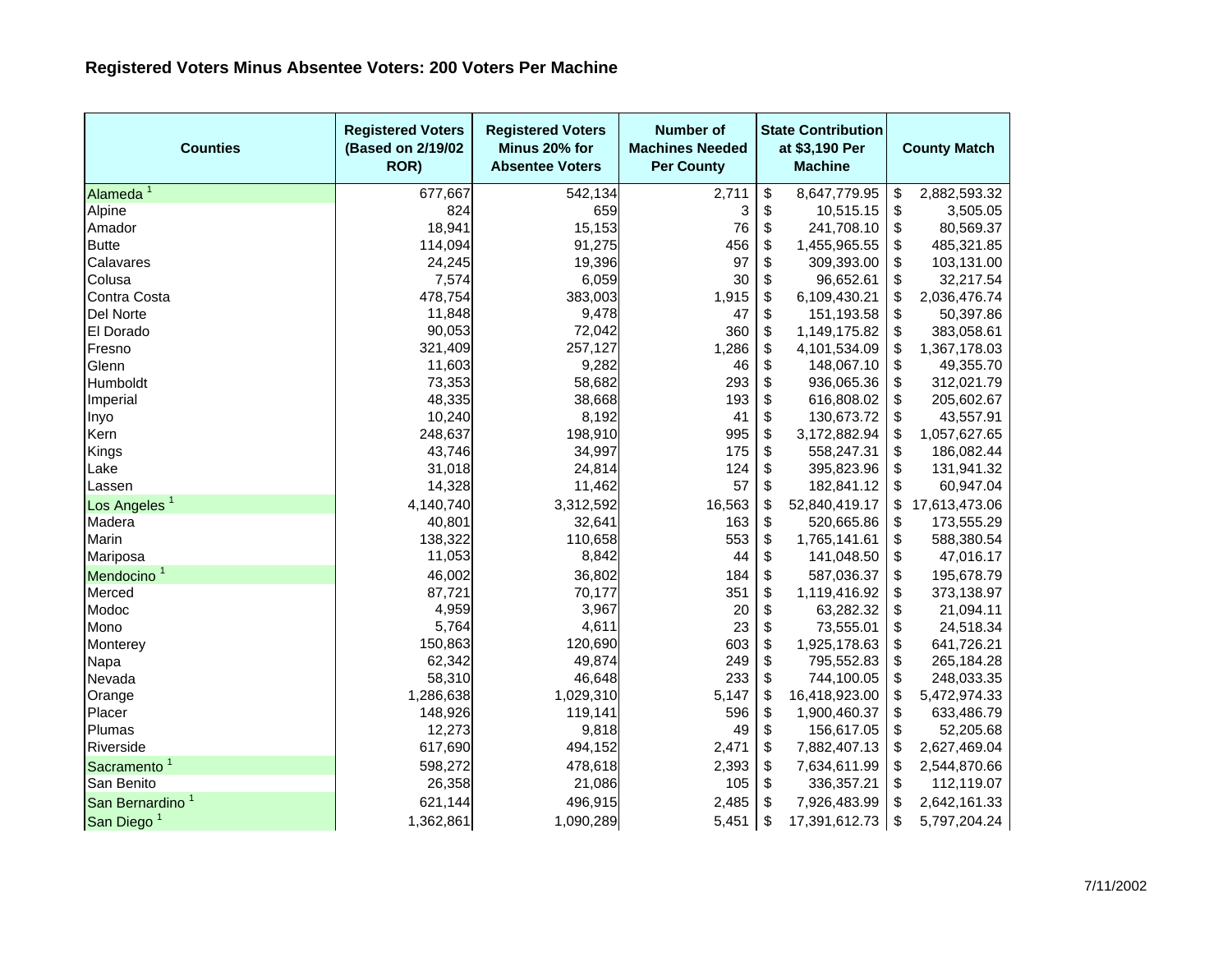## **Registered Voters Minus Absentee Voters: 200 Voters Per Machine**

| <b>Counties</b>                                            | <b>Registered Voters</b><br>(Based on 2/19/02)<br>ROR) | <b>Registered Voters</b><br>Minus 20% for<br><b>Absentee Voters</b> | <b>Number of</b><br><b>Machines Needed</b><br><b>Per County</b> | <b>State Contribution</b><br>at \$3,190 Per<br><b>Machine</b> |                | <b>County Match</b> |               |
|------------------------------------------------------------|--------------------------------------------------------|---------------------------------------------------------------------|-----------------------------------------------------------------|---------------------------------------------------------------|----------------|---------------------|---------------|
| <b>San Francisco</b>                                       | 440,016                                                | 352,013                                                             | 1,760                                                           | \$                                                            | 5,615,090.51   | \$                  | 1,871,696.84  |
| San Joaquin                                                | 235,671                                                | 188,537                                                             | 943                                                             | \$                                                            | 3,007,422.45   | \$                  | 1,002,474.15  |
| San Luis Obispo                                            | 135,476                                                | 108,381                                                             | 542                                                             | \$                                                            | 1,728,823.50   | $\sqrt[6]{3}$       | 576,274.50    |
| San Mateo                                                  | 332,357                                                | 265,886                                                             | 1,329                                                           | \$                                                            | 4,241,242.68   |                     | 1,413,747.56  |
| Santa Barbara                                              | 208,551                                                | 166,841                                                             | 834                                                             | \$                                                            | 2,661,341.27   | \$                  | 887,113.76    |
| Santa Clara <sup>1</sup>                                   | 733,086                                                | 586,469                                                             | 2,932                                                           | \$                                                            | 9,354,987.64   | -S                  | 3,118,329.21  |
| Santa Cruz                                                 | 127,583                                                | 102,066                                                             | 510                                                             | \$                                                            | 1,628,100.10   | -\$                 | 542,700.03    |
| Shasta <sup>1</sup>                                        | 82,886                                                 | 66,309                                                              | 332                                                             | \$                                                            | 1,057,716.97   | \$                  | 352,572.32    |
| Sierra                                                     | 2,299                                                  | 1,839                                                               | 9                                                               | \$                                                            | 29,337.78      | \$                  | 9,779.26      |
| Siskiyou                                                   | 24,572                                                 | 19,658                                                              | 98                                                              | \$                                                            | 313,565.88     | \$                  | 104,521.96    |
| Solano <sup>1</sup>                                        | 171,695                                                | 137,356                                                             | 687                                                             | \$                                                            | 2,191,017.97   | \$                  | 730,339.32    |
| Sonoma                                                     | 231,595                                                | 185,276                                                             | 926                                                             | \$                                                            | 2,955,408.18   | \$                  | 985,136.06    |
| Stanislaus                                                 | 197,856                                                | 158,285                                                             | 791                                                             | \$                                                            | 2,524,861.25   | \$                  | 841,620.42    |
| Sutter                                                     | 36,919                                                 | 29,535                                                              | 148                                                             | \$                                                            | 471,127.25     | \$                  | 157,042.42    |
| Tehama                                                     | 26,343                                                 | 21,074                                                              | 105                                                             | \$                                                            | 336,165.80     | -\$                 | 112,055.27    |
| Trinity                                                    | 7,584                                                  | 6,067                                                               | 30                                                              | \$                                                            | 96,780.22      | \$                  | 32,260.07     |
| Tulare                                                     | 122,722                                                | 98,178                                                              | 491                                                             | \$                                                            | 1,566,068.36   | \$                  | 522,022.79    |
| Tuolumne                                                   | 30,472                                                 | 24,378                                                              | 122                                                             | \$                                                            | 388,856.40     | \$                  | 129,618.80    |
| Ventura                                                    | 385,140                                                | 308,112                                                             | 1,541                                                           | \$                                                            | 4,914,812.10   | - \$                | 1,638,270.70  |
| Yolo                                                       | 76,981                                                 | 61,585                                                              | 308                                                             | \$                                                            | 982,362.65     | \$                  | 327,454.22    |
| Yuba                                                       | 23,296                                                 | 18,637                                                              | 93                                                              | \$                                                            | 297,282.71     | \$                  | 99,094.24     |
| <b>Total</b>                                               | 15,280,808                                             | 12,224,646                                                          | 61,123                                                          | \$                                                            | 195,000,000.00 | \$                  | 65,000,000.00 |
| Average # of Voters Per Machine<br># of Machines Statewide | 200<br>61,123<br>80%                                   |                                                                     |                                                                 |                                                               |                |                     |               |

| Statewide Registered Voters - 20% Absentee Voters (12,224,646) ÷ Average of 200 Voters Per Machines = | 61.123 Number of Machines   |
|-------------------------------------------------------------------------------------------------------|-----------------------------|
| Voting Modernization Funds (\$195 Million) $\div$ Total Number of Machines (61,123) =                 | 3.190.28 Amount Per Machine |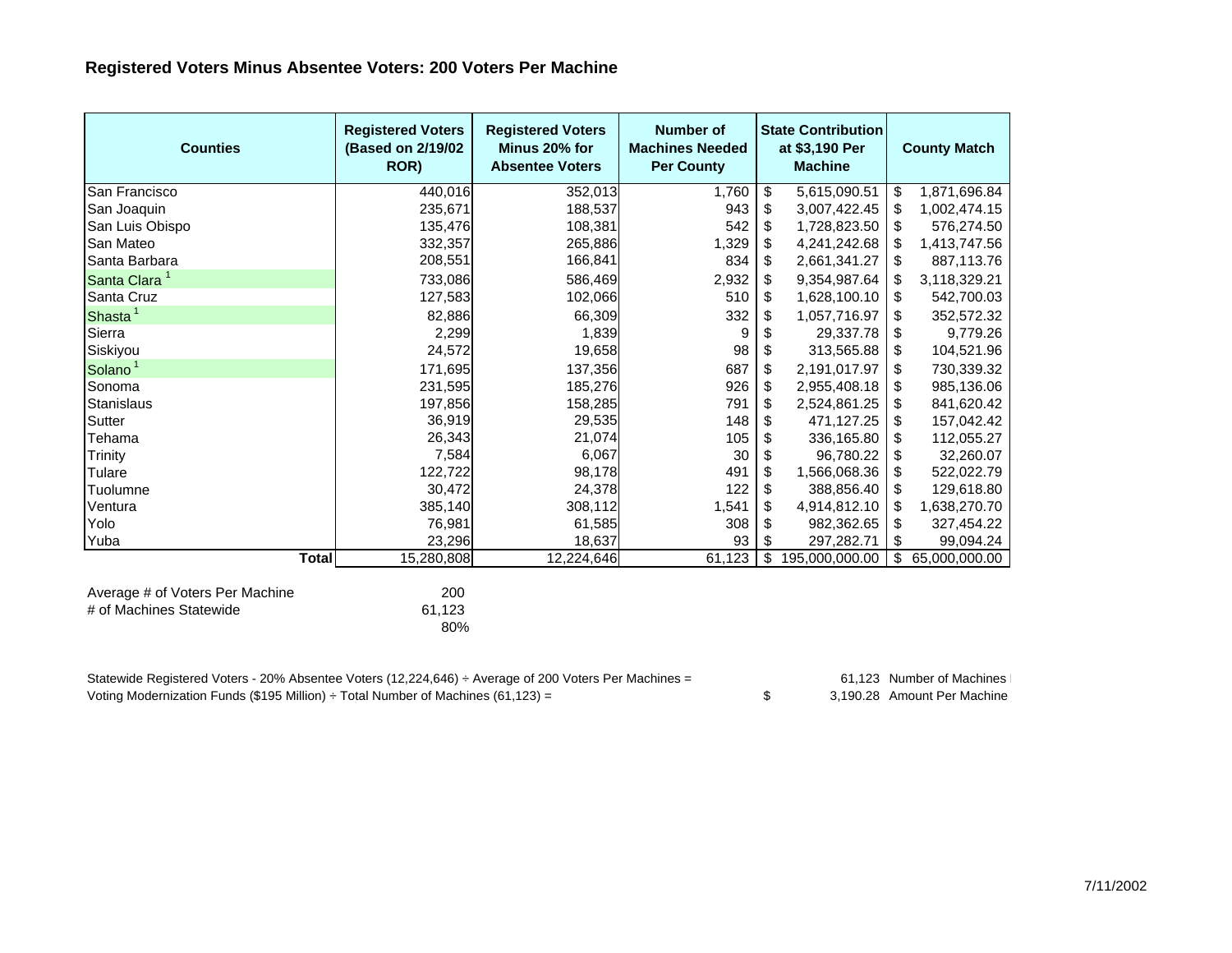## **Registered Voters Minus Absentee Voters: 200 Voters Per Machine**

| Total Amount        |
|---------------------|
| \$<br>11,530,373.26 |
| \$<br>14,020.20     |
| \$<br>322,277.46    |
| \$<br>1,941,287.40  |
| \$<br>412,524.00    |
| \$<br>128,870.15    |
| \$<br>8,145,906.94  |
| \$<br>201,591.43    |
| \$<br>1,532,234.42  |
| \$<br>5,468,712.13  |
| \$<br>197,422.81    |
| \$<br>1,248,087.14  |
| \$<br>822,410.70    |
| \$<br>174,231.62    |
| \$<br>4,230,510.59  |
| \$<br>744,329.75    |
| \$<br>527,765.29    |
| \$<br>243,788.16    |
| \$<br>70,453,892.23 |
| \$<br>694,221.14    |
| \$<br>2,353,522.14  |
| \$<br>188,064.66    |
| \$<br>782,715.15    |
| \$<br>1,492,555.89  |
| \$<br>84,376.43     |
| \$<br>98,073.35     |
| \$<br>2,566,904.84  |
| \$<br>1,060,737.10  |
| \$<br>992,133.40    |
| \$<br>21,891,897.34 |
| \$<br>2,533,947.16  |
| \$<br>208,822.73    |
| \$<br>10,509,876.18 |
| \$<br>10,179,482.66 |
| \$<br>448,476.28    |
| \$<br>10,568,645.32 |
| \$<br>23,188,816.98 |